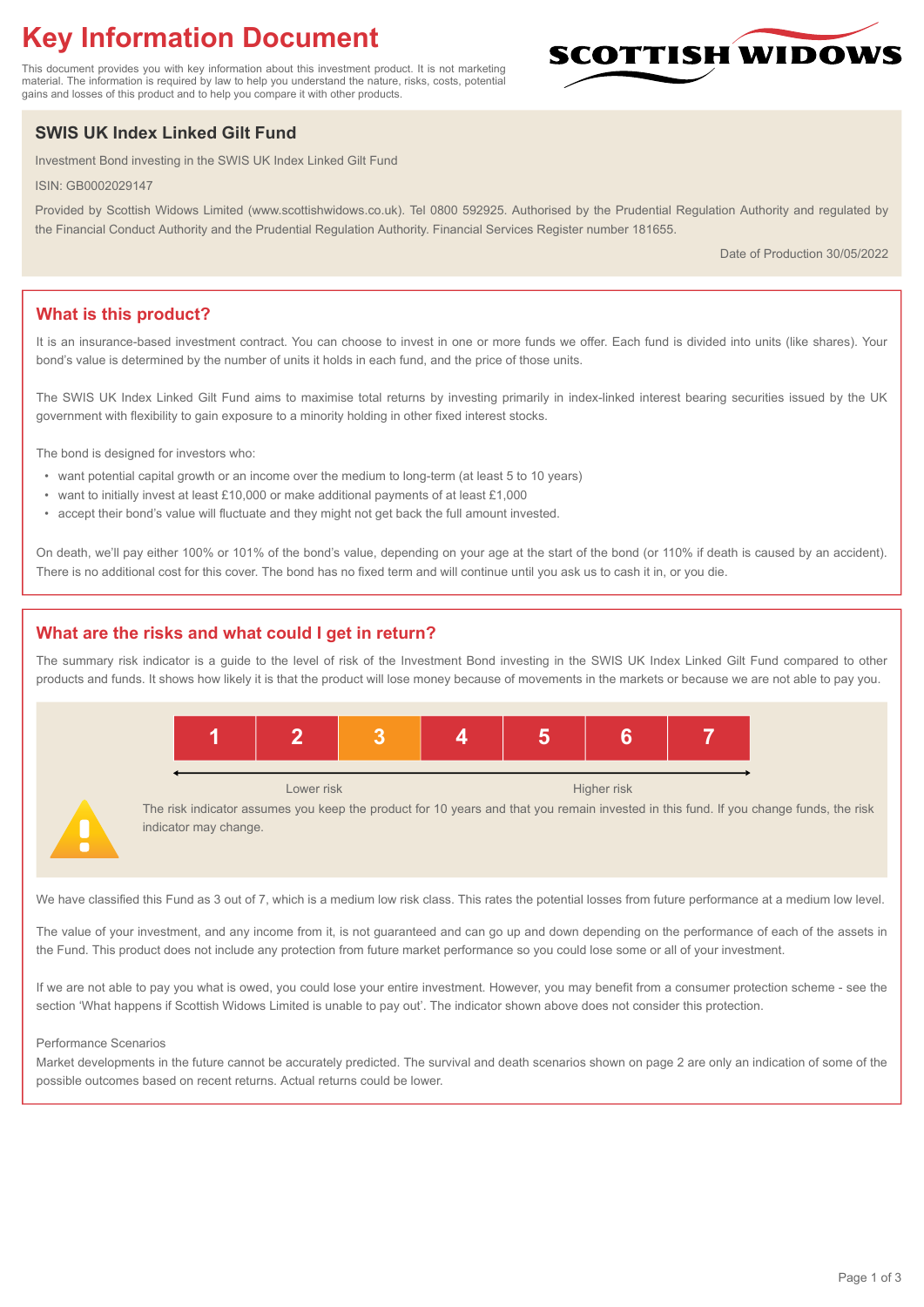

#### **What are the risks and what could I get in return? (continued)**

This table shows the money you could get back over the next 10 years, under different scenarios, assuming that you invest £10,000. The figures below assume no withdrawals are taken and do not allow for any Large Fund Bonus which may apply. The scenarios shown illustrate how your investment could perform. You can compare them with the scenarios of other products. The scenarios presented are an estimate of future performance based on evidence from the past on how the value of this investment varies, and are not an exact indicator. What you get will vary depending on how the market performs and how long you keep the investment. The stress scenario shows what you might get back in extreme market circumstances, and it does not take into account the situation where we are not able to pay you. The death scenario assumes investments perform in line with the moderate scenario.

The figures shown include all the costs of the product itself, but may not include all the costs that you pay to your adviser. The figures do not take into account your personal tax situation, which may also affect how much you get back. Before deciding to invest, you should read the Additional Information Document for more information on the risks and what you might get back. See page 2 for information on how the performance scenarios are calculated.

| <b>Investment £10,000</b> |                                                    |           |                                             |           |  |  |
|---------------------------|----------------------------------------------------|-----------|---------------------------------------------|-----------|--|--|
|                           |                                                    | 5 years   | 10 years<br>(Recommended<br>holding period) |           |  |  |
| <b>Survival Scenarios</b> |                                                    |           |                                             |           |  |  |
| <b>Stress scenario</b>    | £4,642<br>What you might get back after costs      |           | £5,373                                      | £4,025    |  |  |
|                           | $-53.58%$<br>Average return each year              |           | $-11.68%$                                   | $-8.70%$  |  |  |
| Unfavourable scenario     | What you might get back after costs<br>£8,460      |           | £6,671                                      | £5,437    |  |  |
|                           | Average return each year                           | $-15.40%$ | $-7.78%$                                    | $-5.91%$  |  |  |
| Moderate scenario         | What you might get back after costs                | £9,819    | £9,310                                      | £8,710    |  |  |
|                           | Average return each year                           | $-1.81%$  | $-1.42%$                                    | $-1.37\%$ |  |  |
| Favourable scenario       | What you might get back after costs                | £11,393   | £12,987                                     | £13,948   |  |  |
| Average return each year  |                                                    | 13.93%    | 5.37%                                       | 3.38%     |  |  |
| <b>Death scenarios</b>    |                                                    |           |                                             |           |  |  |
| Insured event             | What your beneficiaries might get back after costs | £9,918    | £9.403                                      | £8.797    |  |  |

#### **What happens if Scottish Widows is unable to pay out?**

Your Plan is fully covered by the Financial Services Compensation Scheme. More information about compensation arrangements is available from the Financial Services Compensation Scheme, who can be contacted on 0800 678 1100 or 0207 741 4100 or via their website at www.fscs.org.uk

#### **What are the costs?**

The Reduction in Yield (RIY) shows what impact the total costs you pay will have on the investment return you might get. The total costs take into account one-off, ongoing and incidental costs. The amounts shown here are the cumulative costs of the product itself, for three different holding periods. The monetary figures shown assume you invest £10,000 and investments perform in line with the moderate scenario. The figures are estimates and may change in the future. The person selling you or advising you about this product may charge you other costs. If so, this person will provide you with information about these costs, and show you the impact that all costs will have on your investment over time.

| Investment £10,000              |                             |                              |                            |  |  |  |
|---------------------------------|-----------------------------|------------------------------|----------------------------|--|--|--|
| <b>Scenarios</b>                | If you cash in after 1 year | If you cash in after 5 years | If you cash in at 10 years |  |  |  |
| Total costs                     | £148                        | £516                         | £930                       |  |  |  |
| Impact on return (RIY) per year | 1.49%                       | 1.09%                        | 1.04%                      |  |  |  |